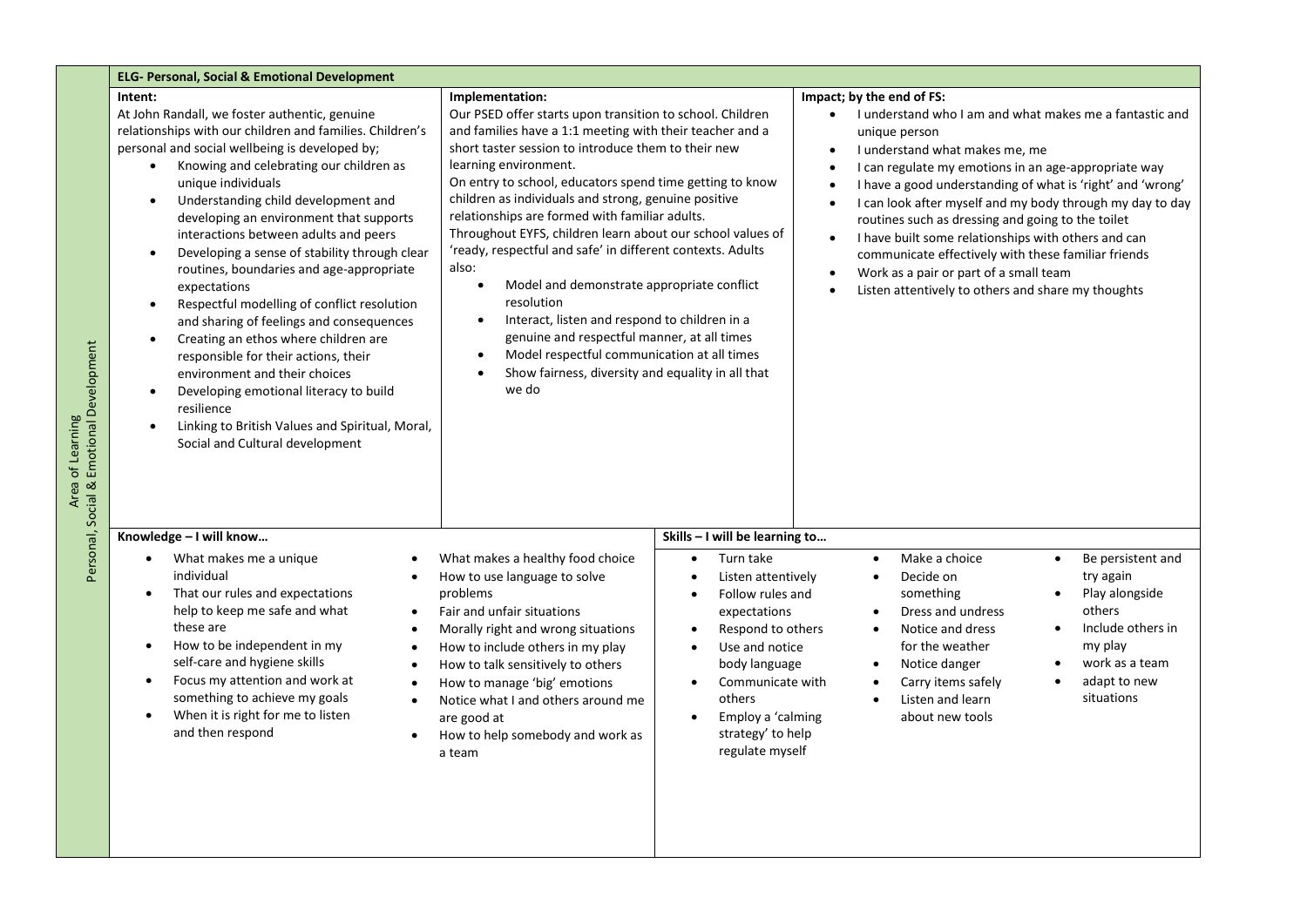| <b>Managing Self</b>                                                                                                                                                                                                                                                                                                                                                                                                                                                                          | How this is implemented and achieved in EYFS:                                                                                                                                                                                                                                                                                                                                                                                                                                                                                                                                                                                                                                                                                                                                                                                                                                                      | Links to KS1                                                                                                                                                                                                                                                                                                                                                                                                                                                                                                                                                                                                                                                                                                                                                                                                                                                                      |  |  |
|-----------------------------------------------------------------------------------------------------------------------------------------------------------------------------------------------------------------------------------------------------------------------------------------------------------------------------------------------------------------------------------------------------------------------------------------------------------------------------------------------|----------------------------------------------------------------------------------------------------------------------------------------------------------------------------------------------------------------------------------------------------------------------------------------------------------------------------------------------------------------------------------------------------------------------------------------------------------------------------------------------------------------------------------------------------------------------------------------------------------------------------------------------------------------------------------------------------------------------------------------------------------------------------------------------------------------------------------------------------------------------------------------------------|-----------------------------------------------------------------------------------------------------------------------------------------------------------------------------------------------------------------------------------------------------------------------------------------------------------------------------------------------------------------------------------------------------------------------------------------------------------------------------------------------------------------------------------------------------------------------------------------------------------------------------------------------------------------------------------------------------------------------------------------------------------------------------------------------------------------------------------------------------------------------------------|--|--|
| Be confident to try new activities and<br>1.<br>show independence, resilience and<br>perseverance in the face of challenge.<br>Explain the reasons for rules, know right<br>2.<br>from wrong and try to behave                                                                                                                                                                                                                                                                                | In Reception, we follow and adapt the Jigsaw program which covers<br>the following areas:<br>Being Me in My World<br>$\bullet$<br>(To know: special things about themselves, that some<br>people are different from themselves, how happiness and                                                                                                                                                                                                                                                                                                                                                                                                                                                                                                                                                                                                                                                  | https://www.johnrandallprimary.co.uk/progression-in-skills/<br>https://www.johnrandallprimary.co.uk/progression-of-skills/<br>In Year 1 the Jigsaw program covers the following areas:<br>Being Me in My World<br>$\bullet$<br>(To understand: the rights and responsibilities of a<br>member of a class, that their views are important, that<br>their choices have consequences, their own rights and<br>responsibilities with their classroom)                                                                                                                                                                                                                                                                                                                                                                                                                                 |  |  |
| accordingly.<br>Manage their own basic hygiene and<br>3.<br>personal needs, including dressing, going<br>to the toilet and understanding the<br>importance of healthy food choices.                                                                                                                                                                                                                                                                                                           | sadness can be expressed, that hands can be used kindly<br>and unkindly, that being kind is good, that they have a<br>right to learn and play, safely and happily)<br><b>Celebrating Difference</b><br>$\bullet$                                                                                                                                                                                                                                                                                                                                                                                                                                                                                                                                                                                                                                                                                   |                                                                                                                                                                                                                                                                                                                                                                                                                                                                                                                                                                                                                                                                                                                                                                                                                                                                                   |  |  |
| <b>Building Relationships</b><br>Work and play cooperatively and take<br>1.<br>turns with others.<br>Form positive attachments to adults and<br>2.<br>friendships with peers.<br>Show sensitivity to their own and to<br>3.<br>others' needs.                                                                                                                                                                                                                                                 | (To know: what being proud means and that people can<br>be proud of different things, that people can be good at<br>different things, what being unique means, that families<br>can be different, that people have different homes and<br>why they are important to them, different ways of making<br>friends, different ways to stand up for myself, the names<br>of some emotions such as happy, sad, frightened, angry,                                                                                                                                                                                                                                                                                                                                                                                                                                                                         | <b>Celebrating Difference</b><br>(To know: that people have differences and<br>similarities, what bullying means, who to tell if they or<br>someone else is<br>being bullied or is feeling unhappy, skills to make<br>friendships, that people are unique and that it is OK to                                                                                                                                                                                                                                                                                                                                                                                                                                                                                                                                                                                                    |  |  |
| <b>Self-Regulation</b>                                                                                                                                                                                                                                                                                                                                                                                                                                                                        | that they don't have to be 'the same as' to be a friend,                                                                                                                                                                                                                                                                                                                                                                                                                                                                                                                                                                                                                                                                                                                                                                                                                                           | be different)                                                                                                                                                                                                                                                                                                                                                                                                                                                                                                                                                                                                                                                                                                                                                                                                                                                                     |  |  |
| Show an understanding of their own<br>1.<br>feelings and those of others and begin to<br>regulate their behaviour accordingly.<br>Set and work towards simple goals, being<br>2.<br>able to wait for what they want and<br>control their immediate impulses when<br>appropriate.<br>Give focused attention to what the<br>3.<br>teacher says, responding appropriately<br>even when engaged in activity, and show<br>an ability to follow instructions involving<br>several ideas or actions. | why having friends is important, some qualities of a<br>positive friendship)<br><b>Dreams and Goals</b><br>$\bullet$<br>(To know: what a challenge is, that it is important to keep<br>trying, what a goal is, how to set goals and work towards<br>them, which words are kind, some jobs that they might<br>like to do when they are older, that they must work hard<br>now in order to be able to achieve the job they want when<br>they are older, when they have achieved a goal)<br>Healthy Me<br>$\bullet$<br>(To know: the names for some parts of their body, what<br>the word 'healthy' means, some things that they need to<br>do to<br>keep healthy, that they need to exercise to keep<br>healthy, how to help themselves go to sleep and<br>that sleep is good for them, when and how to wash their<br>hands<br>properly, what to do if they get lost, how to say No to<br>strangers) | <b>Dreams and Goals</b><br>$\bullet$<br>(To know: how to set simple goals, how to achieve a<br>goal, how to work well with a partner, that tackling a<br>challenge can stretch their learning, how to identify<br>obstacles which make<br>achieving their goals difficult and work out how to<br>overcome them, when a goal has been achieved)<br>Healthy Me<br>$\bullet$<br>(To know: the difference between being healthy and<br>unhealthy, some ways to keep healthy, how to make<br>healthy lifestyle choices, how to keep themselves<br>clean and healthy, know that germs cause disease /<br>illness, that all household products, including<br>medicines, can be harmful if not used properly, know<br>that medicines can help them if they feel poorly, how<br>to keep safe when crossing the road, about people<br>who can keep them safe)<br>Relationships<br>$\bullet$ |  |  |
|                                                                                                                                                                                                                                                                                                                                                                                                                                                                                               | Relationships<br>(To know: what a family is, that different people in a<br>family have<br>different responsibilities (jobs), some of the characteristics<br>of healthy                                                                                                                                                                                                                                                                                                                                                                                                                                                                                                                                                                                                                                                                                                                             | (To know: that everyone's family is different, that<br>there are lots of different types of families, that<br>families are founded on belonging, love and care, how<br>to make a friend, the characteristics of healthy and<br>safe friends, that physical contact can be used as a<br>greeting, about the different people in the school                                                                                                                                                                                                                                                                                                                                                                                                                                                                                                                                         |  |  |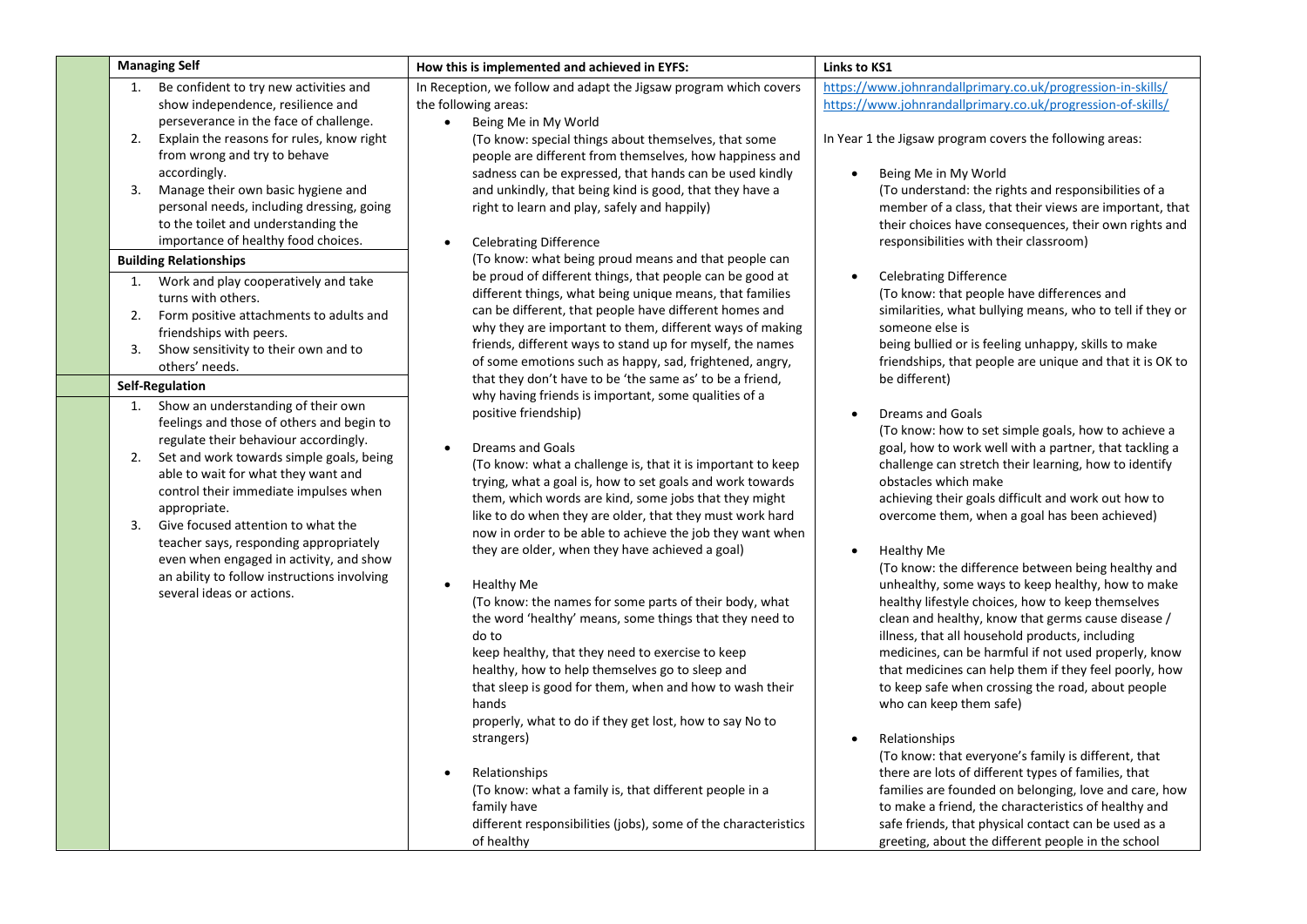|                         |                                                                                                                                                                                                                                                                                                                                                                                                                                                                                                                                                                                                                                                                                                                                                                                                                                                                                                                                                                                                                                                                                                                                                                                                                       | $\bullet$                                                                                                                                                                                             | and safe friendship, that friends sometimes fall out, some<br>ways to mend a friendship, that unkind words can never<br>be taken back and they can hurt, how to use Jigsaw's Calm<br>Me to help when feeling angry, some reasons why others<br>get angry)<br>Changing Me<br>(To know: the names and functions of some parts of the<br>body (see vocabulary list), that we grow from baby to<br>adult, who to talk to if they are feeling worried, that<br>sharing how they feel can help solve a worry, that<br>remembering happy times can help us move on) |                                                                                                                                                              | community and how they help, who to ask for help in<br>the school community)<br>Changing Me<br>(To know: that animals including humans have a life<br>cycle, that changes happen when we grow up, that<br>people grow up at different rates and that is normal,<br>the names of male and female private body parts, that<br>there are correct names for private body parts and<br>nicknames, and when to use them, which parts of the<br>body are private and that they belong to that person<br>and that<br>nobody has the right to hurt these, who to ask for help<br>if they are worried or frightened, that learning brings<br>about change) |                                                                                                     |  |
|-------------------------|-----------------------------------------------------------------------------------------------------------------------------------------------------------------------------------------------------------------------------------------------------------------------------------------------------------------------------------------------------------------------------------------------------------------------------------------------------------------------------------------------------------------------------------------------------------------------------------------------------------------------------------------------------------------------------------------------------------------------------------------------------------------------------------------------------------------------------------------------------------------------------------------------------------------------------------------------------------------------------------------------------------------------------------------------------------------------------------------------------------------------------------------------------------------------------------------------------------------------|-------------------------------------------------------------------------------------------------------------------------------------------------------------------------------------------------------|--------------------------------------------------------------------------------------------------------------------------------------------------------------------------------------------------------------------------------------------------------------------------------------------------------------------------------------------------------------------------------------------------------------------------------------------------------------------------------------------------------------------------------------------------------------|--------------------------------------------------------------------------------------------------------------------------------------------------------------|--------------------------------------------------------------------------------------------------------------------------------------------------------------------------------------------------------------------------------------------------------------------------------------------------------------------------------------------------------------------------------------------------------------------------------------------------------------------------------------------------------------------------------------------------------------------------------------------------------------------------------------------------|-----------------------------------------------------------------------------------------------------|--|
|                         | Throughout EYFS, we also:<br>Have regular circle times<br>$\bullet$<br>Model and implement partner talk in our day-to-day teaching & routines<br>$\bullet$<br>Have daily 'relax' sessions by implementing partner massage, listening stories, whole body listening and responses<br>$\bullet$<br>Model, notice and point out our feelings and how others may feel<br>$\bullet$<br>Develop authentic and genuine positive relationships with all<br>$\bullet$<br>Develop and maintain a respectful and inclusive learning environment where conflict is managed (e.g. having resources that children can use freely and others that children must<br>share respectfully)<br>Assemblies to celebrate children's individual successes and achievements<br>$\bullet$<br>Model and learn about hygiene and getting dressed/ undressed e.g. during PE, Forest School etc.<br>$\bullet$<br>Learn about food and healthy eating from our curriculum chefs and through lunch and snack times<br>$\bullet$<br>Develop our class rules together over time<br>$\bullet$<br>Talk about and support fair/ unfair circumstances<br>$\bullet$<br>Plan for team-work during adult focus and child initiated learning time<br>$\bullet$ |                                                                                                                                                                                                       |                                                                                                                                                                                                                                                                                                                                                                                                                                                                                                                                                              |                                                                                                                                                              |                                                                                                                                                                                                                                                                                                                                                                                                                                                                                                                                                                                                                                                  |                                                                                                     |  |
| Key related vocabulary: | $\bullet$<br>Ready<br>$\bullet$<br>Respectful<br>Safe<br>Unique<br>Resolution<br>Problem<br>Solve<br>Support<br>Help                                                                                                                                                                                                                                                                                                                                                                                                                                                                                                                                                                                                                                                                                                                                                                                                                                                                                                                                                                                                                                                                                                  | Prioritise careful, respectful interactions with all our school community<br><b>Emotions</b><br>$\bullet$<br>Regulate<br>Friends<br>Argument<br>Conflict<br>Adapt<br>Flexible<br>Behaviour<br>Engaged | Right<br>Wrong<br>Fair<br>Unfair<br><b>Different</b><br>Same<br>Option<br>Concentrating                                                                                                                                                                                                                                                                                                                                                                                                                                                                      | Choice<br>$\bullet$<br>Decision<br>$\bullet$<br>Consequence<br>Idea<br>$\bullet$<br>Point of view<br>$\bullet$<br>Opinion/ thoughts<br>Positive<br>Motivated | Goal<br>$\bullet$<br>Successful<br>Tricky<br>$\bullet$<br>Challenge<br>$\bullet$<br>Hard-work<br>Negative<br>Rules                                                                                                                                                                                                                                                                                                                                                                                                                                                                                                                               | Hygiene<br>Germs<br>Healthy<br>Self-care<br>Proud<br>Well-being<br>Calm<br>Feeling/Emotion<br>words |  |